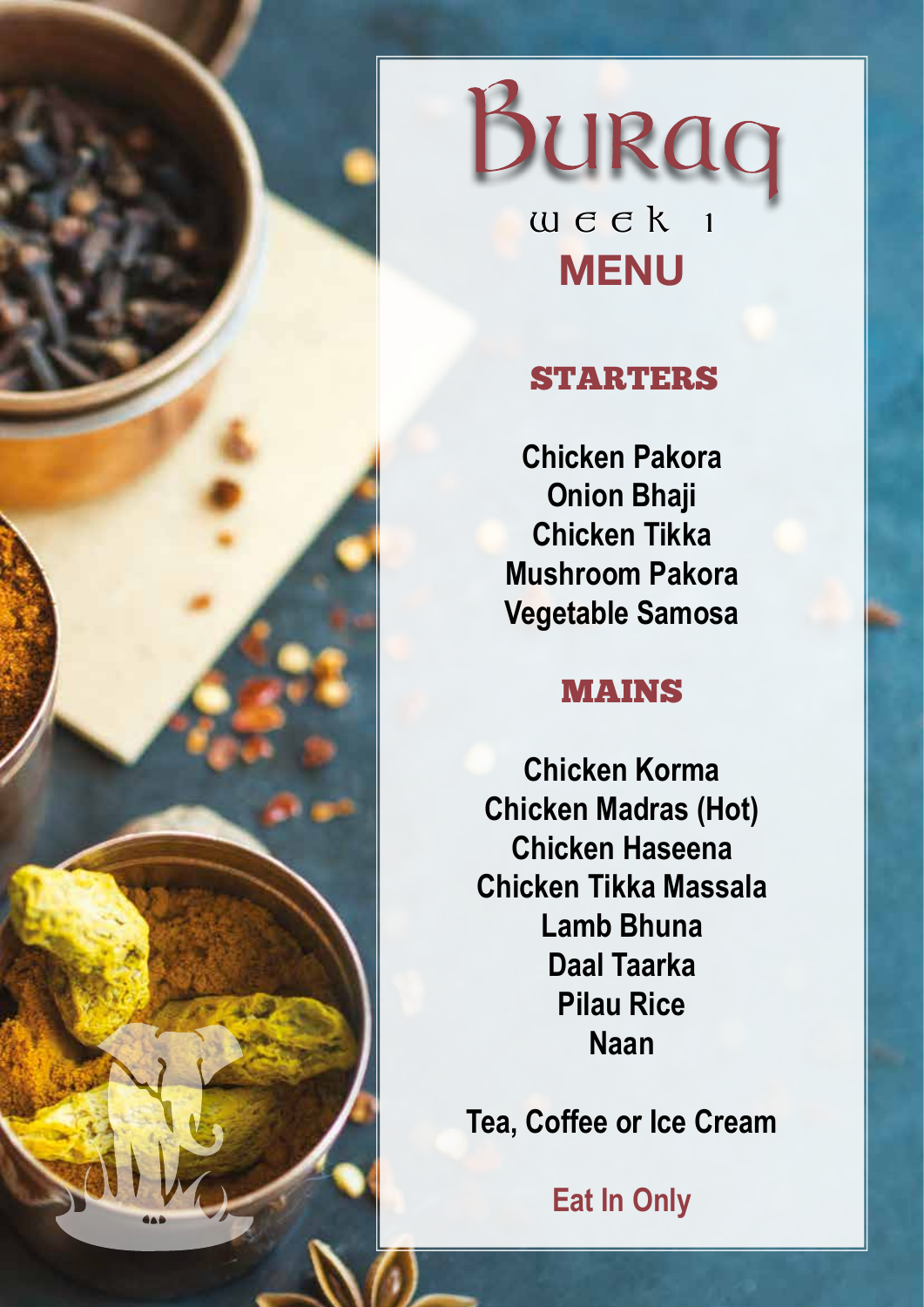

# Burag **WEEK 2 MENU**

# STARTERS

**Vegetable Pakora Onion Bhaji Chicken Tikka Chicken Pakora Meat Samosa**

### MAINS

**Chicken Korma Chicken Jalfrezie Honey Chicken Chicken Tikka Massala Lamb Malabar Aloo Saag Boiled Rice Garlic Naan**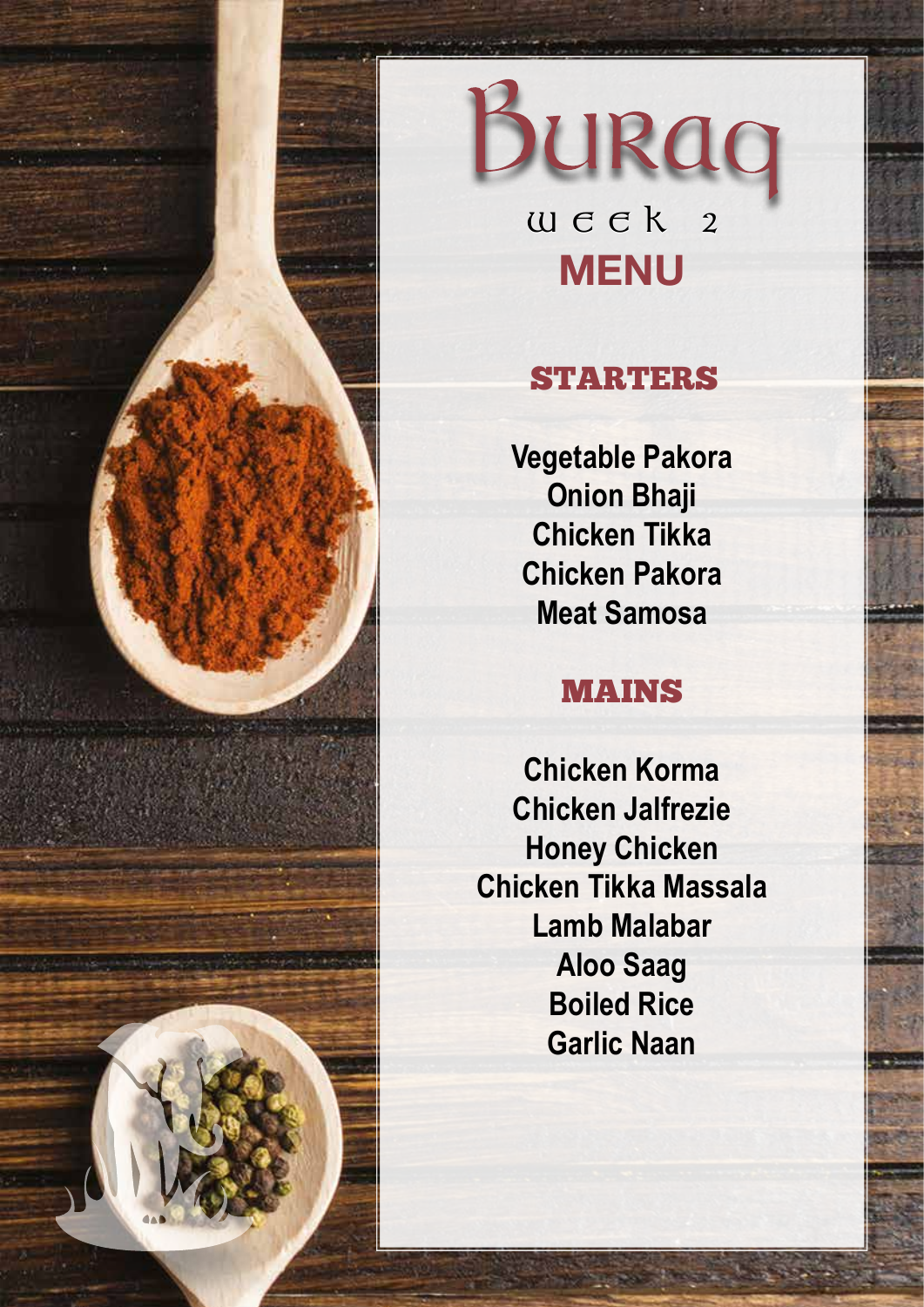

**WEEK 3 MENU**

# STARTERS

**Shami Kebab Onion Bhaji Chicken Tikka Chicken Pakora Vegetable Samosa**

#### MAINS

**Chicken Korma Chicken Madras (Hot) Chicken Bhuna Chicken Tikka Massala Lamb Rogan Josh Garlic Mushrooms Pilau Rice Naan**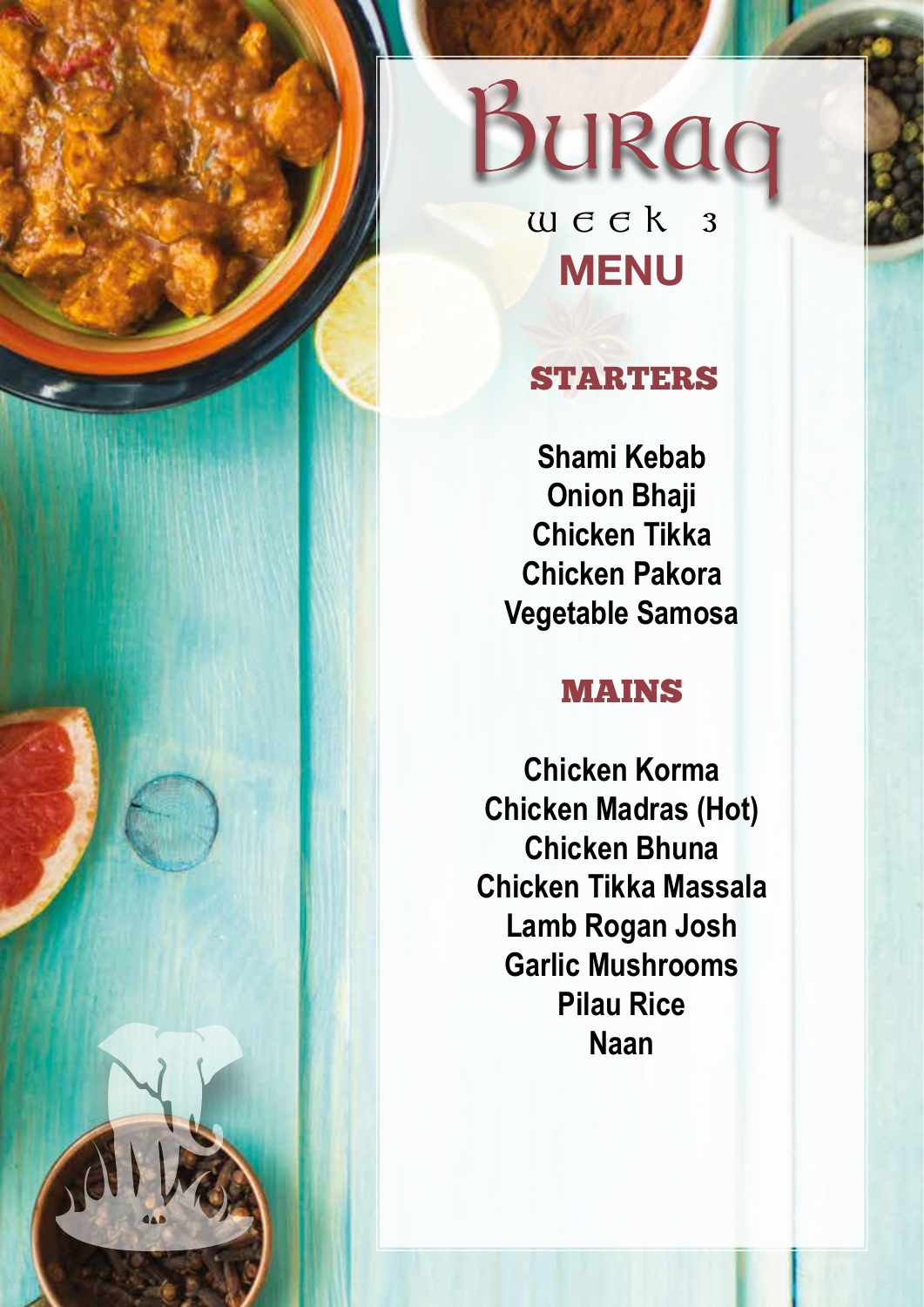



STARTERS

**Seekh Kebab Onion Bhaji Mushroom Pakora Chicken Pakora Meat Samosa**

#### MAINS

**Chicken Korma Chicken Madras (Hot) Chicken Black Pepper Chicken Tikka Massala Lamb Saag Aloo Chana Boiled Rice Garlic Naan**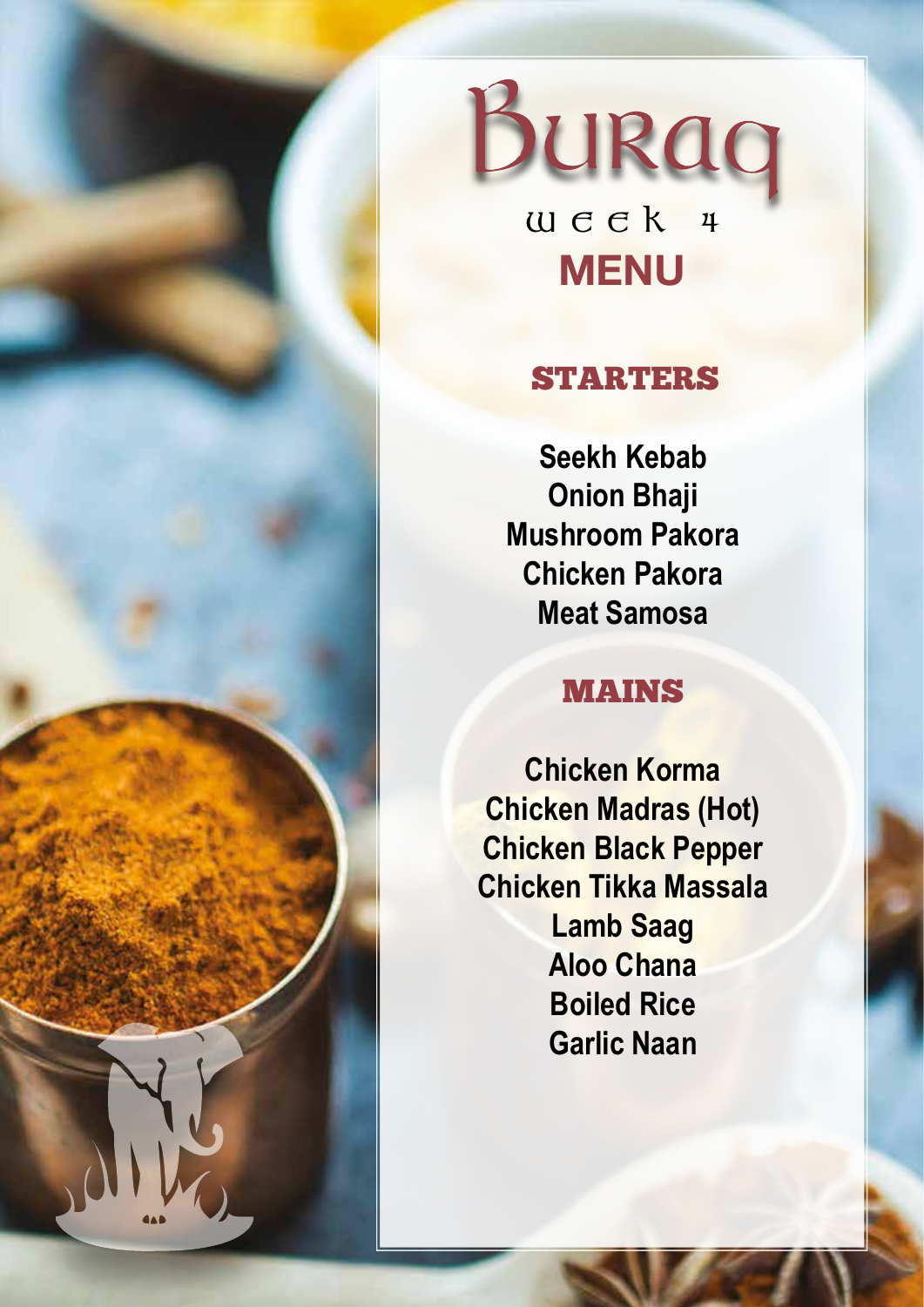

# BURAO **WEEK 5 MENU**

# STARTERS

**Shami Kebab Onion Bhaji Vegetable Pakora Chicken Tikka Aloo Tikki**

#### MAINS

**Chicken Korma Chicken Desi (Hot) Daal Chicken Chicken Tikka Massala Lamb Rogan Josh Paneer Matar Pilau Rice Naan**